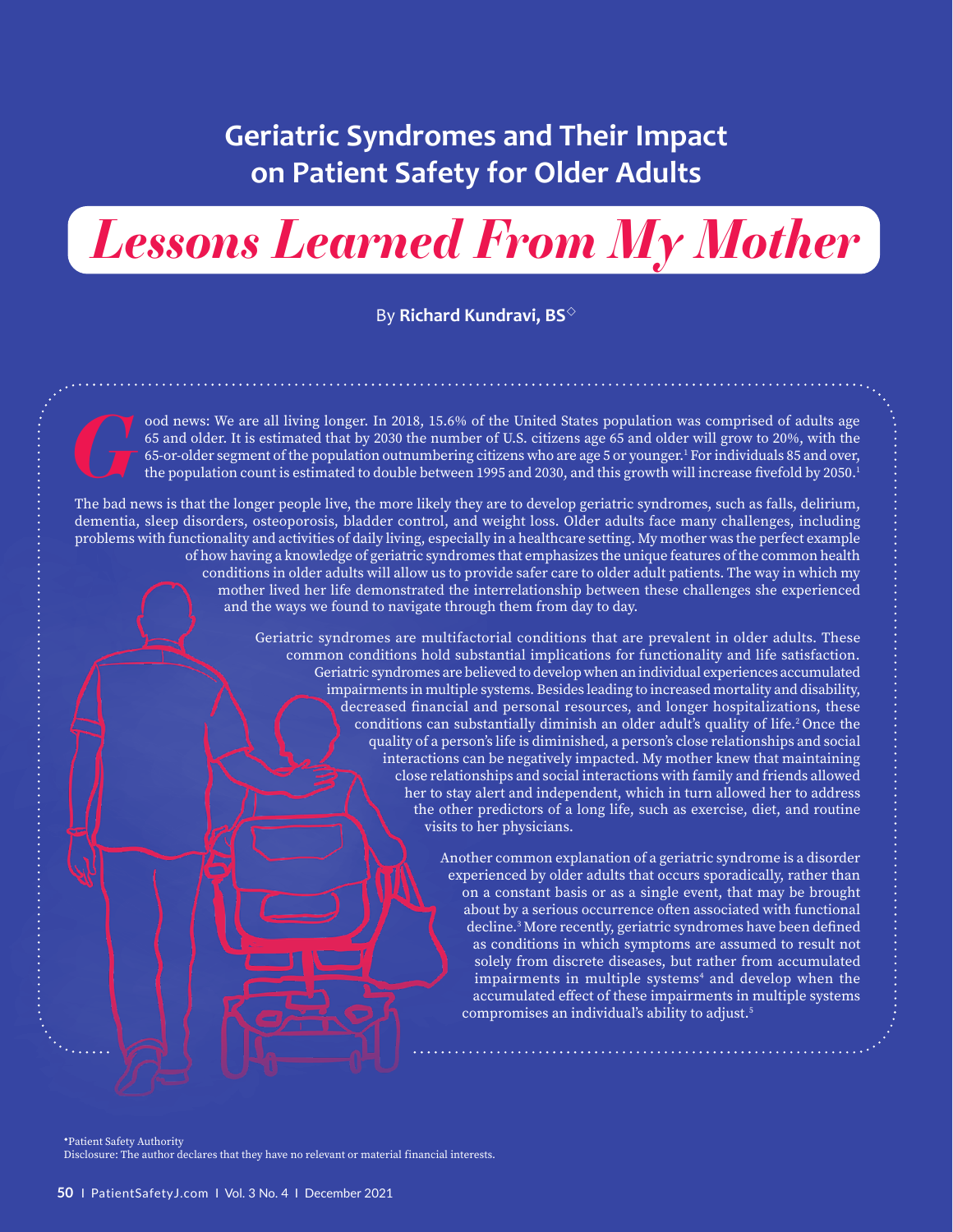Both definitions are a significant departure from the traditional use of the word syndrome. Traditionally, a syndrome includes a spectrum of symptoms or signs that result from numerous disruptions, rather than a single disruption.<sup>6</sup> In geriatric syndromes, multiple abnormalities come together to cause a single circumstance.<sup>6</sup>

Since there is no specific abnormality for the care provider to identify, and potentially treat, a practitioner may conclude that a geriatric syndrome is a routine component of aging.7 This can be a frustrating and disheartening experience for the patient, who is left with no clear treatment or likelihood of improvement. In this situation, the care provider may miss the important point that in multifactorial health conditions of older adults, there are usually multiple opportunities to intervene to improve the symptomatic issue of the patient.6 Older patients are at a particular risk of experiencing a patient safety event. Studies in the inpatient setting that have evaluated the effect of age on the rate of error have determined that older patients experience more adverse events than younger patients.<sup>8</sup>

The presence of multiple chronic conditions further increases the risk of adverse events and introduces the potential for complications associated with polypharmacy.9 The Centers for Disease Control and Prevention (CDC), for example, estimates that older adults visit the emergency department as a result of an adverse drug reaction more than twice as often as those individuals under the age of 65.10 Further, the natural progression of aging, including decreasing bone density, decreasing muscle strength, and increasingly fragile skin, predisposes older patients to be less resilient to the side effects of procedures and medications such as infections and delirium.<sup>11</sup>

Increased frailty further complicates the management of risk for older patients.12-13 An individual's frailty status can have a dramatic impact on their healthcare utilization and outcome.12-13 Frail, older patients are defined as those patients meeting three out of five criteria that indicate compromised energy levels. The five criteria are decreased grip strength, slowed walking speed, decreased physical activity, low energy, and unintentional weight loss. In frail individuals, the physiological decline typically seen in the aging process is accelerated.14–16 My mother never played the role of a helpless, frail, elderly person and I believe that her approach to living a full and active life created a positive attitude that in turn motivated her and everyone around her. She spent most of her day communicating with friends and acquaintances and was totally engaged in current events and what was going on around her.

The hazards of hospitalization and overtreatment are well known to geriatricians. Bed rest, hospitalization, and the testing and treatment that patients receive come with a number of risks for older adults that can result in an adverse event.<sup>17</sup> Patients 65 and older are nearly seven times more likely than patients under the age of 65 to be hospitalized following an emergency room visit.<sup>18</sup>

It goes without saying that the best way to avoid experiencing a hospital-acquired condition (HAC) or a safety event is to avoid being admitted to the hospital, and my mother was obsessed with maintaining her daily routine with that goal in mind. Older adults are at an increased risk of experiencing a HAC or safety event.13 For example, bed rest can lead to muscle atrophy and the increased risk of a fall. However, the severity of the risk to older adults and their ability to recover can be associated with their status prior to the event. Individuals who are frail are much more vulnerable to physiological and psychological stressors, which places them at a

## **are multifactorial conditions that are prevalent in older adults. Geriatric syndromes**

Geriatric syndromes are believed to develop when an individual experiences accumulated impairments in multiple systems that compromise their compensatory ability.\*

\*Source: American Society of Clinical Oncology Educational Book https:// ascopubs.org/doi/full/10.1200/EDBK\_237641

higher risk of experiencing negative health outcomes, including incident-related disability and mortality.18

In the case of prolonged bed rest involving an individual who is already frail, additional muscle atrophy can have a much more harmful impact on the patient.<sup>18</sup> Coupled with limited mobility and low bone density associated with frailty, there is an increased risk of experiencing a fall, as well as the more serious outcomes of a fall, such as a fracture, an extended hospitalization, or additional physical decline. In frail adults, a fall can be the precipitating event before the long-term physical decline.17

Luckily, there are many ways to help promote independence and quality of life while caring for someone with a geriatric syndrome. Addressing geriatric syndromes may be challenging, but it is possible.

The Centers for Disease Control and Prevention (CDC) estimates that older adults visit the emergency department as a result of an adverse drug reaction more than **twice as often** as those individuals under the age of 65

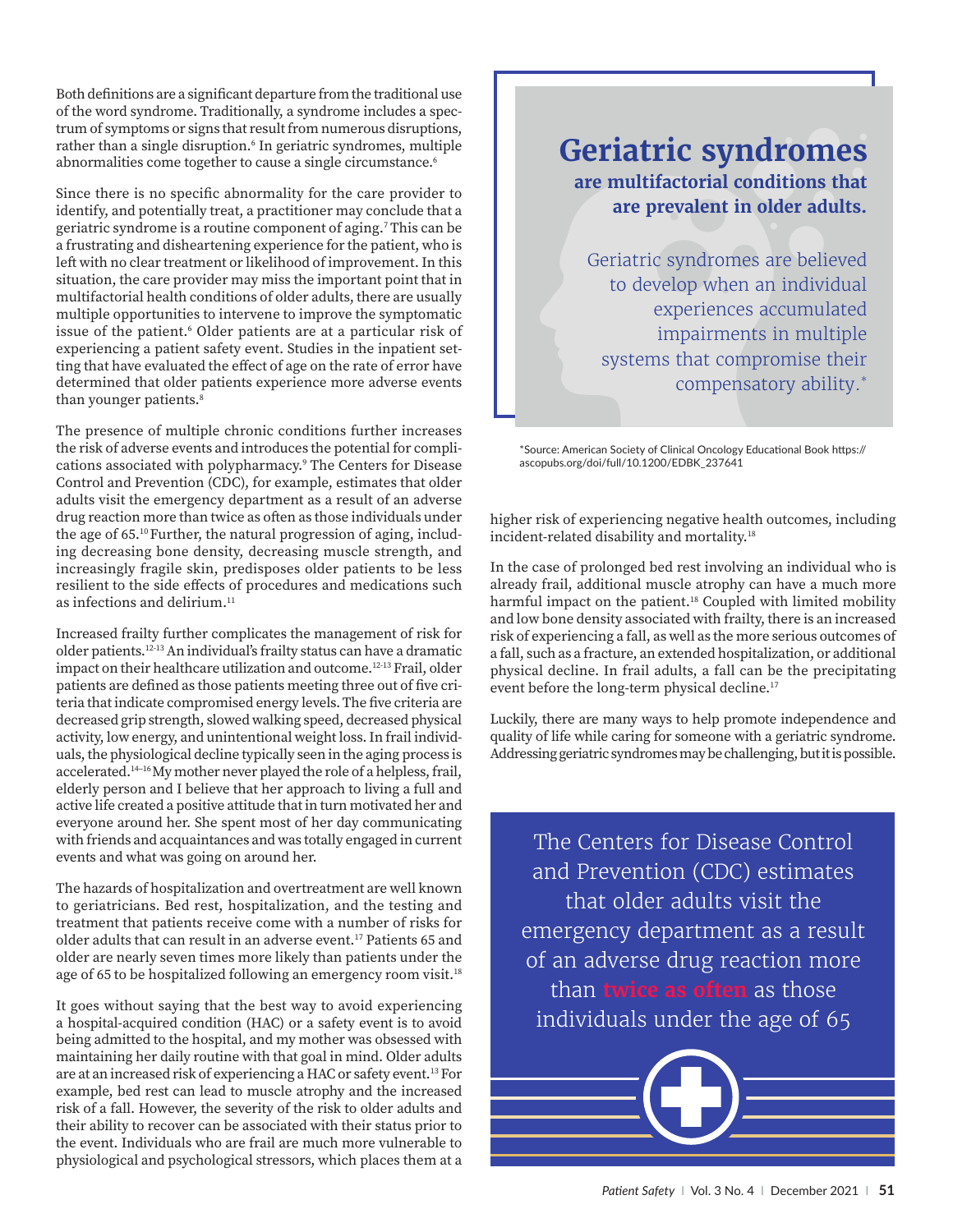#### **Falls**

As co-facilitator of the Hospital and Healthsystem Association of Pennsylvania (HAP) and Hospital Improvement and Innovation Network (HIIN) Reducing Injury From Falls and Immobility project, I was acutely aware that in both the home environment as well as in the healthcare setting, falls were a leading cause of injury and death in older adults. However, falls are preventable by addressing mobility problems, the side effects of medications, and decreased visual acuity.<sup>19</sup>

#### **Delirium**

Delirium is a common and serious complication in older adults described as a significant disturbance in mental abilities that results in confused thinking and reduced awareness of surroundings. Caregivers can help reduce the risk of delirium by helping orient the patient while in the hospital and by assuring that items that help older adults see, hear, and eat better are available.19

#### **Dementia**

Alzheimer's disease is the most common form of dementia but there are many types of this memory-afflicting condition. Not a specific disease, dementia is a group of conditions characterized by impairment of at least two brain functions, such as memory and judgment. While there is no cure for most types of dementia, several treatments can address symptoms and behavior problems, including medication, occupational therapy, modification of the environment, and modifying tasks.<sup>19</sup>

#### **Sleep Disorders**

Scientists have linked poor sleep to an increased risk of mortality. The reduction of sleep in older adults is often due to sleep disturbances. However, the decreased ability is less a function of age and more a function of other factors that accompany aging, such as medical and psychological illness and increased medication use.19

According to WebMD's "10 Tips to Beat Insomnia," steps can be taken to change behaviors and lifestyles to address sleeplessness, such as waking up at the same time each day; staying active by exercising regularly (but not before bedtime); limiting naps; and making the sleep environment conducive to falling and staying asleep by controlling the temperature, lighting, and noise level.<sup>20</sup>

#### **Osteoporosis**

Osteoporosis is a bone disease in which the bones become brittle and fragile from the loss of tissue, typically as a result of hormonal changes or a deficiency of calcium or vitamin D. Caregivers can help safeguard the bone health of older adults through increased calcium and vitamin D intake, medication, weight-bearing exercises, and strength-training exercises.19

#### **Bladder Control Problems**

More than half of older adults suffer from incontinence, according to the CDC, and while incontinence increases with age, experts are quick to point out that it should not be considered an inevitable part of the aging process. There are several treatments available to help address incontinence, such as exercise, medication, medical devices, and surgical procedures.<sup>19</sup>

#### **Weight Loss**

It is ironic that many people spend much of their lives trying to lose weight but unwanted weight loss is a common condition in older adults that can lead to weakness and bone disorders. At each physical, the patient should be weighed to check for changes. When a decrease in weight is observed, caregivers can prevent future weight loss in older adults by making their food more appetizing, increasing the patient's exercise to boost their appetite, checking to make sure that the patient's medications are not causing the patient to be nauseated, and verifying that the patient does not have dry mouth or difficulty swallowing. Sadly, many older adults eat alone, but the simple solution of joining them for a meal can make it more enjoyable and appetizing for them.<sup>19</sup>

#### **Lessons I Learned From My Mother**

As the son of a fiercely independent woman who lived well into her 10th decade, I had the privilege of observing firsthand how important managing these common conditions was for her staying self-sufficient. I am especially grateful for the lessons my mother taught me for staying healthy and happy. My mom did not have a technical term for her approach to staying healthy but rather a focus that I classify as "My Mom's 5 Ms for Staying Healthy," which, in no particular order, are medication management, meal maintenance, mobility, mentation, and moisture monitoring.

My mother had a quarterly appointment scheduled with her family physician that she never missed because she was taking several prescribed medications and many more over-the-counter supplements to help with her vision and calcium deficiency. She made it a point to know the name and dosage of every medication or supplement that she was taking, the potential side effects, and most importantly why she was taking them and if the medication could impact her ability to get a good night's sleep.

My mother also realized the importance of being well nourished by eating a balanced diet, which is very difficult to achieve when you live alone as she did for almost 30 years. During the initial stages of the COVID pandemic, I volunteered to do her shopping and I was immediately impressed with the way she managed her dietary needs to promote a healthy lifestyle by avoiding foods with a high percentage of sodium and cholesterol, and with too many calories and saturated fats.

My mother's focus on maintaining a healthy diet was what gave her the energy to stay active and mobile. She used her treadmill every day well into her 80s to stay physically and aerobically fit, and when she was no longer able to use her treadmill, she would do fast-paced laps around the first floor of her home before and after each meal to maintain her strength, balance, and mobility.

I believe that maintaining her physical training schedule helped her stay mentally fit as well. She was an avid reader and, as such, took good care of her eyes with drops and supplements so that she could enjoy her favorite pastime. When she was not able to visit her local bookstore to replenish her current stock of reading material, she would order books online to keep her mind active and alert.